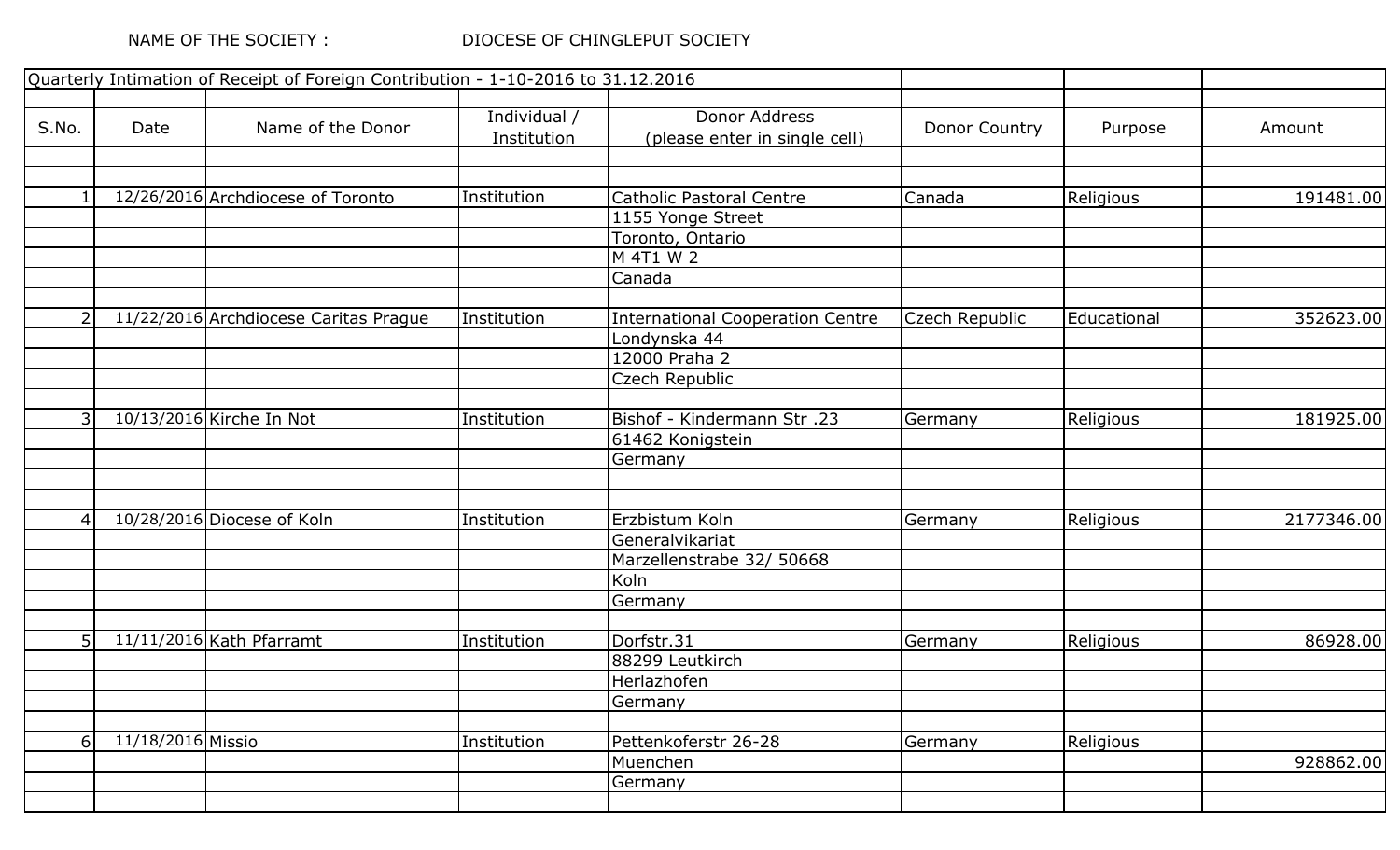|                 |                   | Quarterly Intimation of Receipt of Foreign Contribution - 1-10-2016 to 31.12.2016 |              |                               |               |                  |             |
|-----------------|-------------------|-----------------------------------------------------------------------------------|--------------|-------------------------------|---------------|------------------|-------------|
|                 |                   |                                                                                   |              |                               |               |                  |             |
| S.No.           | Date              | Name of the Donor                                                                 | Individual / | Donor Address                 | Donor Country | Purpose          | Amount      |
|                 |                   |                                                                                   | Institution  | (please enter in single cell) |               |                  |             |
| $\overline{7}$  |                   | 12/5/2016 Bistum Augsburg                                                         | Institution  | Briefanschrift                | Germany       | Religious        | 143070.00   |
|                 |                   |                                                                                   |              | Postfach 110349-860028        |               |                  |             |
|                 |                   |                                                                                   |              | Augsburg                      |               |                  |             |
|                 |                   |                                                                                   |              | Haus-/Paketanchrift:          |               |                  |             |
|                 |                   |                                                                                   |              | Peutingerstr -                |               |                  |             |
|                 |                   |                                                                                   |              | Germany                       |               |                  |             |
| 8               | 12/15/2016 Missio |                                                                                   | Institution  | Pettenkoferstr 26-28          | Germany       | Religious        |             |
|                 |                   |                                                                                   |              | Muenchen                      |               |                  | 1608577.00  |
|                 |                   |                                                                                   |              | Germany                       |               |                  |             |
|                 |                   |                                                                                   |              |                               |               |                  |             |
| 9               |                   | 10/5/2016 Apostolic Nunciature                                                    | Institution  | 50-C Niti Marg                | India         | Religious        | 3715000.00  |
|                 |                   |                                                                                   |              | Chanakyapuri                  |               |                  |             |
|                 |                   |                                                                                   |              | New Delhi 110 021             |               |                  |             |
| 10 <sup>1</sup> |                   | 10/15/2016 Apostolic Nunciature                                                   | Institution  |                               | India         |                  |             |
|                 |                   |                                                                                   |              | 50-C Niti Marg                |               | <b>Religious</b> | 2567500.00  |
|                 |                   |                                                                                   |              | Chanakyapuri                  |               |                  |             |
|                 |                   |                                                                                   |              | New Delhi 110 021             |               |                  |             |
|                 |                   |                                                                                   |              |                               |               |                  |             |
| 11              |                   | 11/24/2016 Pontifical Mission Socieites                                           | Institution  | No:10 Ulsoor Road             | India         | Educational      | 4576000.00  |
|                 |                   |                                                                                   |              | Post Box No:4216              |               |                  |             |
|                 |                   |                                                                                   |              | Bangalore -560 042            |               |                  |             |
|                 |                   |                                                                                   |              | Karnataka                     |               |                  |             |
|                 |                   |                                                                                   |              | India                         |               |                  |             |
| 12              |                   | 10/6/2016 Fondation Cuomo                                                         | Institution  | Lesun's Palace                | Monaco        | Educational      | 9923176.00  |
|                 |                   |                                                                                   |              | 4, Rue Des Orchidees          |               |                  |             |
|                 |                   |                                                                                   |              | MC 98000 Pte De               |               |                  |             |
|                 |                   |                                                                                   |              | Monaco                        |               |                  |             |
| 13              |                   |                                                                                   | Institution  |                               |               |                  |             |
|                 |                   | 12/16/2016 Fondation Cuomo                                                        |              | Lesun's Palace                | Monaco        | Educational      | 17660167.00 |
|                 |                   |                                                                                   |              | 4, Rue Des Orchidees          |               |                  |             |
|                 |                   |                                                                                   |              | MC 98000 Pte De               |               |                  |             |
|                 |                   |                                                                                   |              | Monaco                        |               |                  |             |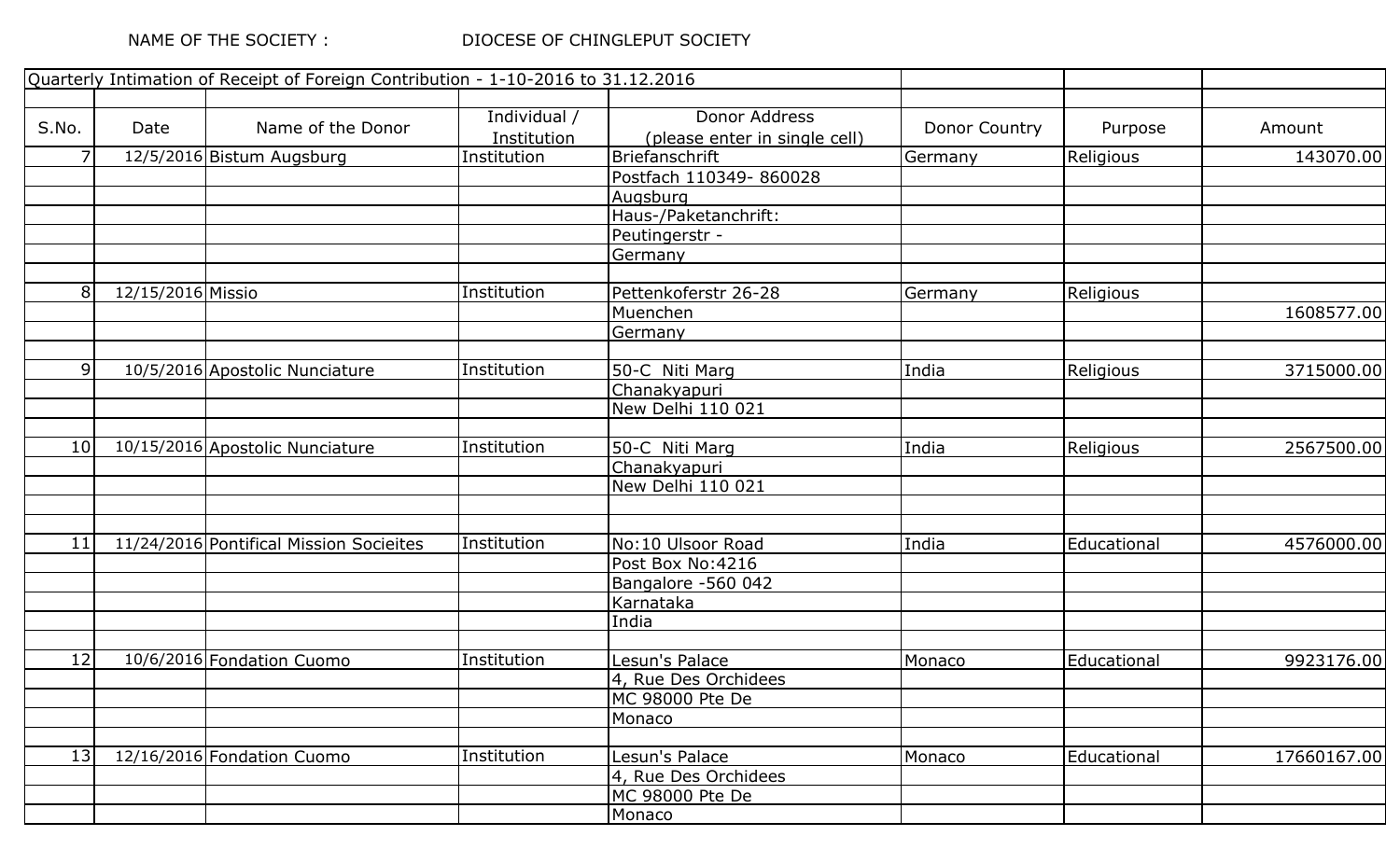## DIOCESE OF CHINGLEPUT SOCIETY

|                 |      | Quarterly Intimation of Receipt of Foreign Contribution - 1-10-2016 to 31.12.2016 |              |                               |                |                  |           |
|-----------------|------|-----------------------------------------------------------------------------------|--------------|-------------------------------|----------------|------------------|-----------|
|                 |      |                                                                                   |              |                               |                |                  |           |
| S.No.           | Date | Name of the Donor                                                                 | Individual / | Donor Address                 | Donor Country  | Purpose          | Amount    |
|                 |      |                                                                                   | Institution  | (please enter in single cell) |                |                  |           |
|                 |      |                                                                                   |              |                               |                |                  |           |
| 14              |      | 10/28/2016 Littleway Association                                                  | Institution  | Sacred Heart House            | United Kingdom | Social           | 574663.00 |
|                 |      |                                                                                   |              | 119, Cedars Road              |                |                  |           |
|                 |      |                                                                                   |              | Clapham Common                |                |                  |           |
|                 |      |                                                                                   |              | London Sws Opr                |                |                  |           |
|                 |      |                                                                                   |              | United Kingdom                |                |                  |           |
|                 |      |                                                                                   |              |                               |                |                  |           |
| 15              |      | 11/3/2016 Littleway Association                                                   | Institution  | <b>Sacred Heart House</b>     | United Kingdom | Social           | 837662.00 |
|                 |      |                                                                                   |              | 119, Cedars Road              |                |                  |           |
|                 |      |                                                                                   |              | Clapham Common                |                |                  |           |
|                 |      |                                                                                   |              | London Sws Opr                |                |                  |           |
|                 |      |                                                                                   |              | United Kingdom                |                |                  |           |
| 16              |      | 10/4/2016 Archdiocese of Los Angeles                                              | Institution  | 3424 Wilshire                 | USA            | Religious        | 65792.00  |
|                 |      |                                                                                   |              | Boulevard                     |                |                  |           |
|                 |      |                                                                                   |              | Los Angeles                   |                |                  |           |
|                 |      |                                                                                   |              | California                    |                |                  |           |
|                 |      |                                                                                   |              | CA 90010                      |                |                  |           |
|                 |      |                                                                                   |              | USA                           |                |                  |           |
|                 |      |                                                                                   |              |                               |                |                  |           |
| 17              |      | 10/21/2016 St Francis of Assisi Cathedral                                         | Institution  | 32 E L M Avenue               | USA            | <b>Religious</b> | 32957.00  |
|                 |      |                                                                                   |              | Metuchen                      |                |                  |           |
|                 |      |                                                                                   |              | New Jersy                     |                |                  |           |
|                 |      |                                                                                   |              | USA                           |                |                  |           |
|                 |      |                                                                                   |              |                               |                |                  |           |
| 18              |      | 10/21/2016 St Joseph & Michael Church                                             | Institution  | 1314 Central Ave              | USA            | <b>Religious</b> | 198676.00 |
|                 |      |                                                                                   |              | <b>Union City</b>             |                |                  |           |
|                 |      |                                                                                   |              | N J 0787 - 3124               |                |                  |           |
|                 |      |                                                                                   |              | USA                           |                |                  |           |
|                 |      |                                                                                   |              |                               |                |                  |           |
| 19 <sup>1</sup> |      | 10/21/2016 Diocese of Metuchen                                                    | Institution  | P O Box 191                   | USA            | Religious        | 49538.00  |
|                 |      |                                                                                   |              | Metuchen                      |                |                  |           |
|                 |      |                                                                                   |              | New Jersey                    |                |                  |           |
|                 |      |                                                                                   |              | 08840                         |                |                  |           |
|                 |      |                                                                                   |              | USA                           |                |                  |           |